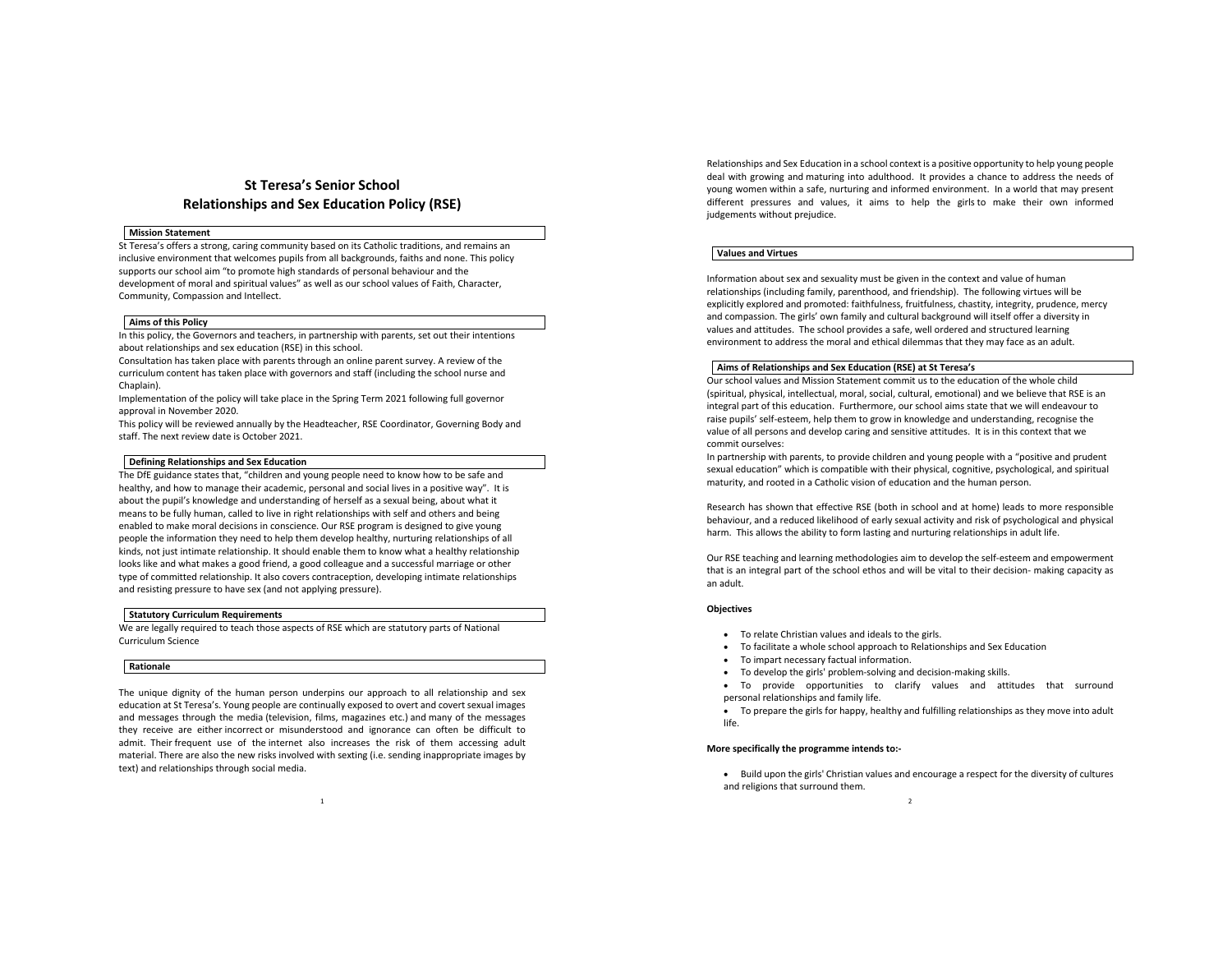- Promote responsible behaviour.
- Promote positive self-image and esteem, assertive behaviour and the respect of others.
- Create a positive and secure environment for open discussion and constructive critical thinking.
- Offer opportunities to share and explore feelings, values and attitudes.
- Develop skills for future carers and parents.

#### **Inclusion and Differentiated Learning**

We will ensure RSE is sensitive to the different needs of individual pupils in respect to pupils' different abilities, levels of maturity and personal circumstances; for example, their own sexual orientation, faith or culture, and is taught in a way that does not subject pupils to discrimination. Lessons will also help the girls to realise the nature and consequences of discrimination, teasing, bullying and aggressive behaviours (including cyber-bullying), use of prejudice-based language and how to respond and ask for help. (In looking at these questions, it is important to draw links to the school's inclusion policy).

## **Equalities Obligations**

The governing body have wider responsibilities under the Equalities Act 2010 and will ensure that our school strives to do the best for all of the pupils, irrespective of disability, educational needs, race, nationality, ethnic or national origin, sex, gender identity, religion or sexual orientation or whether they are looked-after children.

#### **Delivery of RSE**

We intend that the three aspects of the school's RSE - attitudes and values, knowledge and understanding, and personal and social skills - will be delivered in three inter-related ways:

- the whole school/ethos dimension
- a cross curricular dimension

• a specific relationships and sex curriculum within the PSHE curriculum

Teaching strategies will include:

Establishing ground rules, distancing techniques, discussion, debate, reflection, brainstorming, film and video, group work, role-play, trigger pictures, external speakers.

#### **Resources**

We have written our own schemes of work which incorporates aspects of several other programs of study including Ten Ten's programme 'Life to the Full' which is recommended and approved by the Diocese of Arundel and Brighton as well as the national Bishops' Conference of England and Wales.

## **Assessment and Recording**

A record of each session is kept in each teacher's planning for the delivery of RSE. The programme will be assessed, monitored and evaluated by the RSE Coordinator in accordance with the school's monitoring and evaluation policy. Pupils are given the opportunity for selfevaluation at an age appropriate level.

3

#### **Working with Parents**

We recognise that parents (and other carers who stand in their place) are the primary educators of their children. As a Catholic school, we provide the principal means by which the Church assists parents in educating their children. A summary of what is to be covered by each year group (appendix 1) is always available along with this policy on the school website. At the beginning of the academic year parents will be sent a copy and invited to make comments or ask questions. Any concerns can be made by contacting the RSE coordinator. They are invited to ask to view the resources used by the school in the RSE programme. Our aim is that every parent will have full confidence in the school's RSE programme to meet their child's needs. At the beginning of the Year 7 RSE carousel of lessons in PSHE, all parents are written to by the RSE coordinator, the Head of PSHE and the school nurse to explain the carousel and provide details of what is to be taught in RSE throughout the year.

Parents continue to have the right to withdraw their children from Sex Education except in those elements which are required by the National Curriculum science orders. Should parents wish to withdraw their children they are asked to notify the school by contacting the Headteacher. The school will provide support by providing material for parents to help the children with their learning. We believe that the controlled environment of the classroom is the safest place for this curriculum to be followed. Please refer to the DfE guidance Page 17 for further details on the right to be excused from sex education (commonly referred to as the right to withdraw).

#### **Balanced Curriculum**

Whilst promoting Catholic values and virtues and teaching in accordance with Church teaching, we will ensure that pupils are offered a balanced programme by providing an RSE programme that offers a range of viewpoints on issues. Pupils will also receive clear scientific information. Knowing about facts and enabling young people to explore differing viewpoints is not the same as promoting behaviour and is not incompatible with our school's promotion of Catholic teaching. We will ensure that pupils have access to the learning they need to stay safe, healthy and understand their rights as individuals.

### **Responsibility for Teaching the Programme**

Responsibility for the specific relationships and sex education programme lies with the PSHE, science and RE teachers, external speakers, the school nurses and the school chaplain.

However, all staff will be involved in developing the attitudes and values aspect of the RSE programme. They will be role models for pupils of good, healthy, wholesome relationships as between staff, other adults and pupils. They will also be contributing to the development of pupils' personal and social skills.

#### **External Visitors**

At St Teresa's we often call upon help and guidance from outside agencies and health specialists to deliver aspects of RSE. Such visits will always compliment the current programme. We ensure that all external visitors are clear about their role and responsibility whilst they are in school delivering a session. They must adhere to our code of practice developed in line with the CES guidance.

4

**Roles and Responsibilities**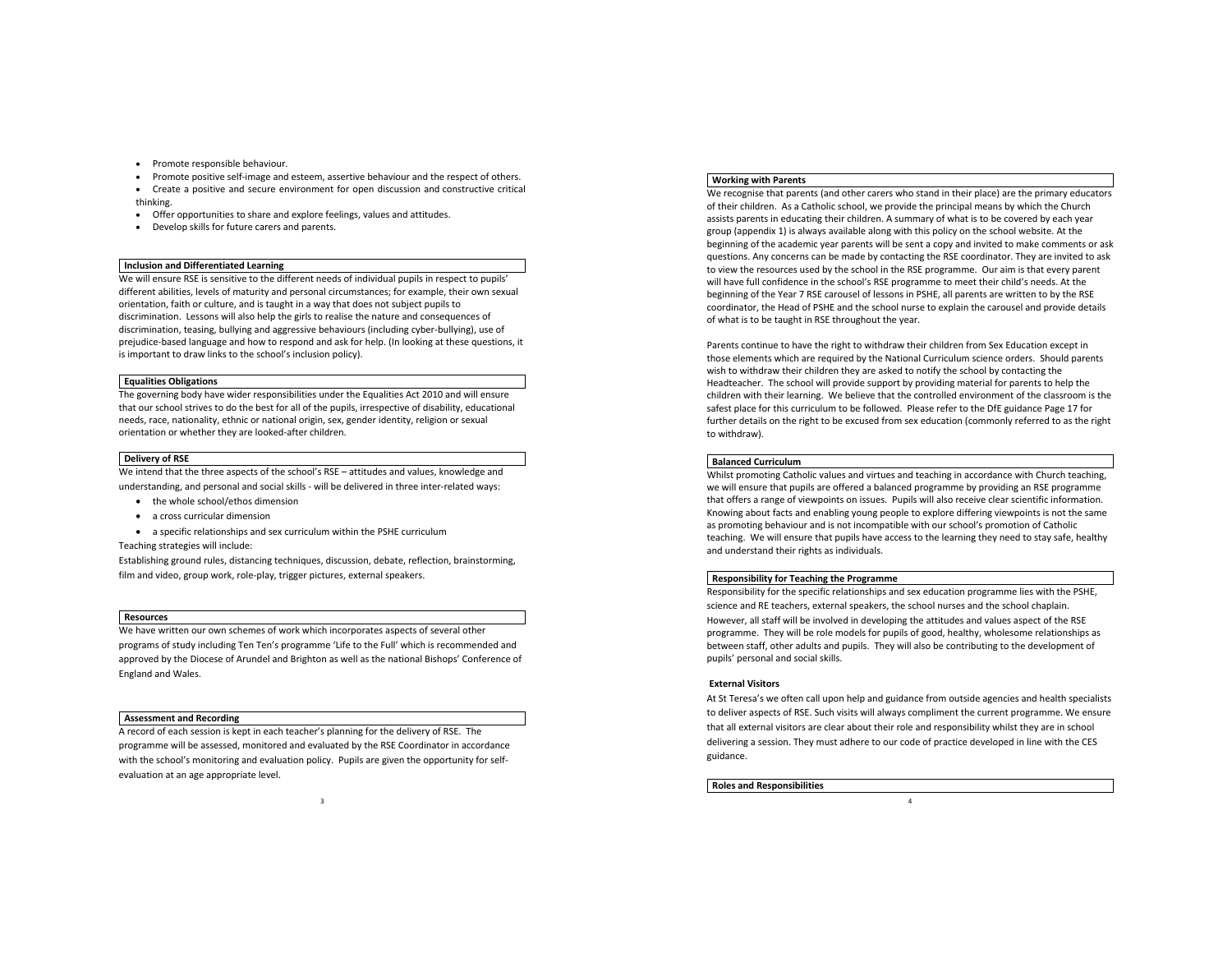#### **Governors**

- draw up the RSE policy, in consultation with parents and teachers;
- ensure that the policy is available to parents;
- ensure that the policy is in accordance with other whole school policies, e.g., SEN, the ethos of the school and our Christian beliefs;
- ensure that parents know of their right to withdraw their children;
- establish a link governor to share in the monitoring and evaluation of the programme, including resources used;
- ensure that the policy provides proper and adequate coverage of relevant National Curriculum science topics and the setting of RSE within PSHE.

#### **Head teacher**

The Head teacher takes overall delegated responsibility for the implementation of this policy and for liaison with the Governing Body, parents, the Diocesan Schools' Service and the Local Education Authority as well as any other appropriate agencies.

## **RSE Co-Ordinator**

The co-ordinator, with the Headteacher, has a general responsibility for supporting other members of staff in the implementation of this policy and will provide a lead in the dissemination of the information relating to RSE and the provision of in-service training. (If they are not a member of the safeguarding team, they will be supported by member of staff with responsibility for safeguarding).

### **All Staff**

RSE is a whole school issue. All teachers have a responsibility of care; as well as fostering academic progress they should actively contribute to the guardianship and guidance of the physical, moral and spiritual well-being of their pupils. Teachers will be expected to teach RSE in accordance with the Catholic Ethos of the school. Appropriate training will be made available for all staff teaching RSE. All staff have been included in the development of this policy and all staff should be aware of the policy and how it relates to them.

## **Relationship to Other Policies and Curriculum Subjects**

This RSE policy includes guidelines about pupil safety and is compatible with the school's other policy documents (for example, PSHE, Anti-Bullying, Safeguarding etc).

Pupils with particular difficulties, whether of a physical or intellectual nature, will receive appropriately differentiated support in order to enable them to achieve mature knowledge, understanding and skills. Teaching methods will be adapted to meet the varying needs of this group of pupils.

Learning about RSE in PSHE classes will link to/complement learning in those areas identified in the RSE audit.

## **Dealing with sensitive Issues and responding to questions**

The governors want to promote a healthy, positive atmosphere in which RSE can take place. They want to ensure that pupils can ask questions freely, be confident that their questions will be answered, and be sure that they will be free from bullying or harassment from other children and young people.

5

All RSE teaching will be undertaken in a whole class or year context.

Teachers will use their professional judgement when addressing sensitive issues and will answer questions honestly but with due regard given to the nature of the question and the age and maturity of the questioner. Careful consideration will be given to the wide and varied experience and backgrounds of the pupils in their care.

In some cases it may be inappropriate for the teacher to respond to a specific question and the pupil will be referred to her parents if necessary.

Teachers should never feel pressured into discussing their personal views or experiences and should always respect the sensitivity of their position as a teacher in a Catholic school.

#### **Safeguarding**

Children will need to feel safe and secure in the environment in which RSE takes place. Effective RSE will provide opportunities for discussion of what is and is not appropriate in relationships. Such discussion may well lead to disclosure of a safeguarding issue. Teachers will need to be aware of the needs of their pupils and not let any fears and worries go unnoticed. Where a teacher suspects that a child or young person is a victim of, or is at risk of, abuse they are required to follow the school's Safeguarding Policy and immediately inform the designated senior member of staff responsible.

## **Confidentiality and Advice**

All governors, all teachers, all support staff, all parents and all pupils must be made aware of this policy, particularly as it relates to issues of advice and confidentiality.

All lessons, especially those in the RSE programme, will have the best interests of pupils at heart, enabling them to grow in knowledge and understanding of relationships and sex, developing appropriate personal and social skills and becoming appreciative of the values and attitudes which underpin the Christian understanding of what it means to be fully human.

Pupils will be encouraged to talk to their parents about the issues which are discussed in the programme. Teachers will always help pupils facing personal difficulties, in line with the school's pastoral care policy. Teachers should explain to pupils that they cannot offer unconditional confidentiality, in matters which are illegal or abusive for instance. Teachers will explain that in such circumstances they would have to inform others, e.g., parents, Headteacher, but that the pupils would always be informed first that such action was going to be taken

## **Monitoring and Evaluation**

The RSE Co-ordinator will monitor the provision of the various dimensions of the programme by examining plans, schemes of work and samples of pupils work at regular intervals. The programme will be evaluated annually. Governors will consider all such evaluations and any suggestions before amending the policy. Governors remain ultimately responsible for the policy.

## **Dissemination**

6 Copies of this policy will be available to all parents through the school's website and copies can also be obtained through the School Office. Details of the content of the RSE curriculum will also be published on the school's web site.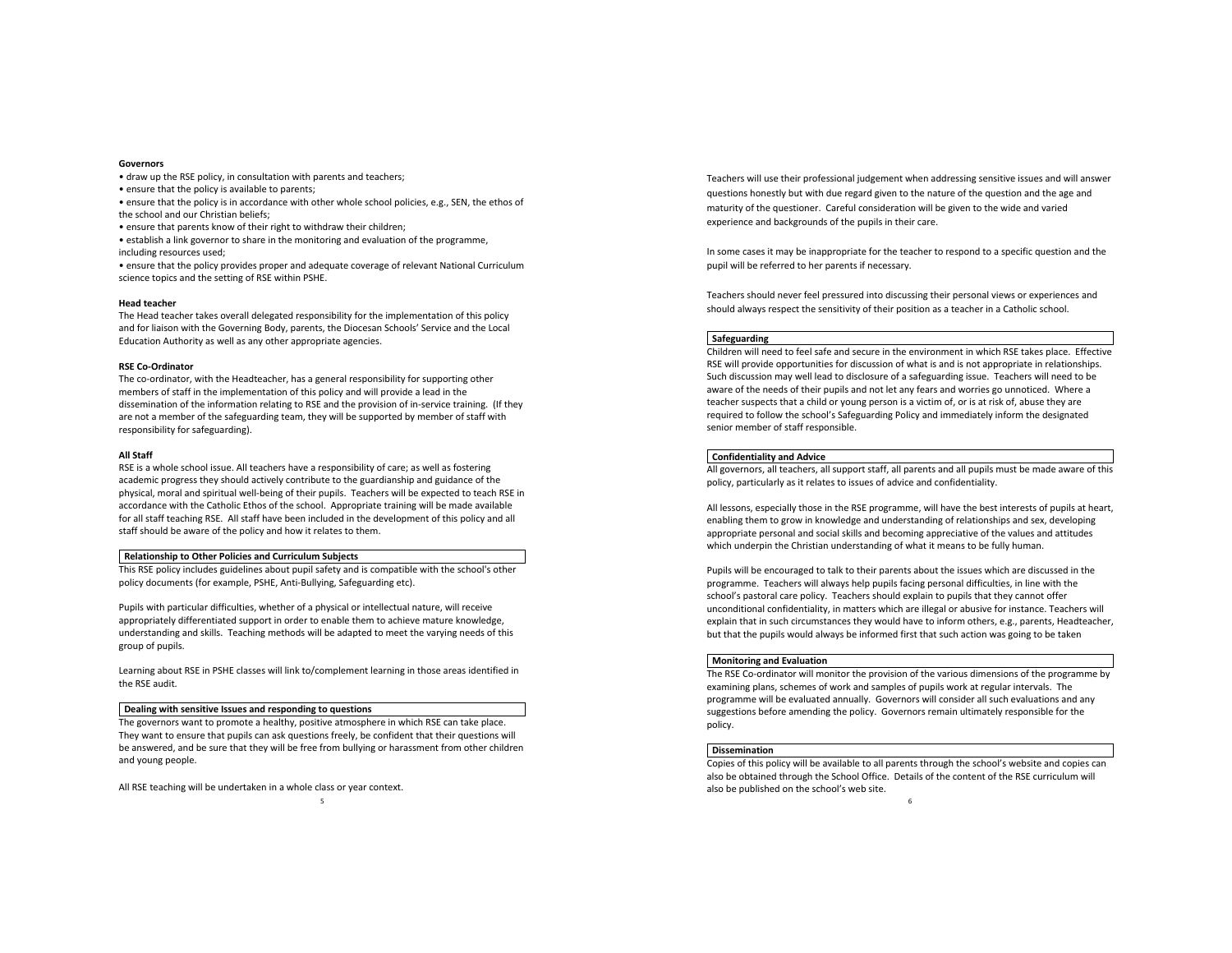**The Governors of St Teresa's Prep School have formally adopted this policy for RSE.** 

|  | <b>Chair of Governors</b> |
|--|---------------------------|
|--|---------------------------|

**Signed ………………………………………………………………. Headteacher**

**Date ……………………………………………….**

**Date for Review ………………………………..**

*Reviewed: MAG, VLO, SPC, PCA 21 January 2021 Accepted: Pastoral Committee meeting 26 January 2021 Accepted and Endorsed: Full Governors 09 March 2021*

7

## **Appendix 1**

# **Summary of Relationships and Sex Education in the curriculum at St Teresa's**

Our aim is to provide every girl in the school with the knowledge, skills, understanding and attitudes that are necessary to live well in relationships with others, themselves, and the community. At the core of our provision are our five school values: Character, Intellect, Faith, Community and Compassion.

Our teaching of RSE is

- Progressive & Developmental: The learning is appropriate to the age and stage of development of the pupils during the different phases of their education.
- Differentiated: RSE is sensitive to the different needs of individual pupils and is taught in a way that allows access to those pupils at different stages of cognitive and emotional development.
- Cross-curricular: The teaching is reflected in many parts of the curriculum, primarily PSHE, RS and Science, as well as Chapel and other relevant curriculum subjects.

We ensure that all pupils are offered a broad and balanced RSE programme, which provides them with clear, factual, scientific information when relevant and meets the statutory requirements placed on schools. This includes teaching pupils about the laws relating to forced marriage, female genital mutilation, abortion and equalities legislation (including the Marriage (Same Sex Couples) Act 2013).

At every stage in the PSHE curriculum we look at the effects and impacts that social media has on all relationships and follow this up with parent seminars.

| Year | <b>Subject</b> | <b>Topic</b> |                                                         |
|------|----------------|--------------|---------------------------------------------------------|
|      | Area           |              |                                                         |
| 7    | <b>PSHE</b>    |              | Getting to know each other                              |
|      | (taught as a   |              | Friendship & jealousy                                   |
|      | carousel)      |              | Diversity                                               |
|      |                |              | Your identity and Image                                 |
|      |                |              | Bullying and what to do about it                        |
|      |                |              | <b>Right and Wrong</b>                                  |
|      |                |              | Discrimination                                          |
|      |                |              | Ethical issues relating to sexual relationships         |
|      |                |              | Personal Safety                                         |
|      |                | ٠            | Puberty                                                 |
|      |                |              | Reproductive organs & functions (internal and external) |
|      |                |              | Gametes and fertilisation                               |
|      |                |              | Pregnancy and birth                                     |
|      |                | ٠            | Personal hygiene                                        |
| 8    | <b>PSHE</b>    |              | How to behave appropriately                             |
|      |                |              | Getting on with others incl. parents                    |